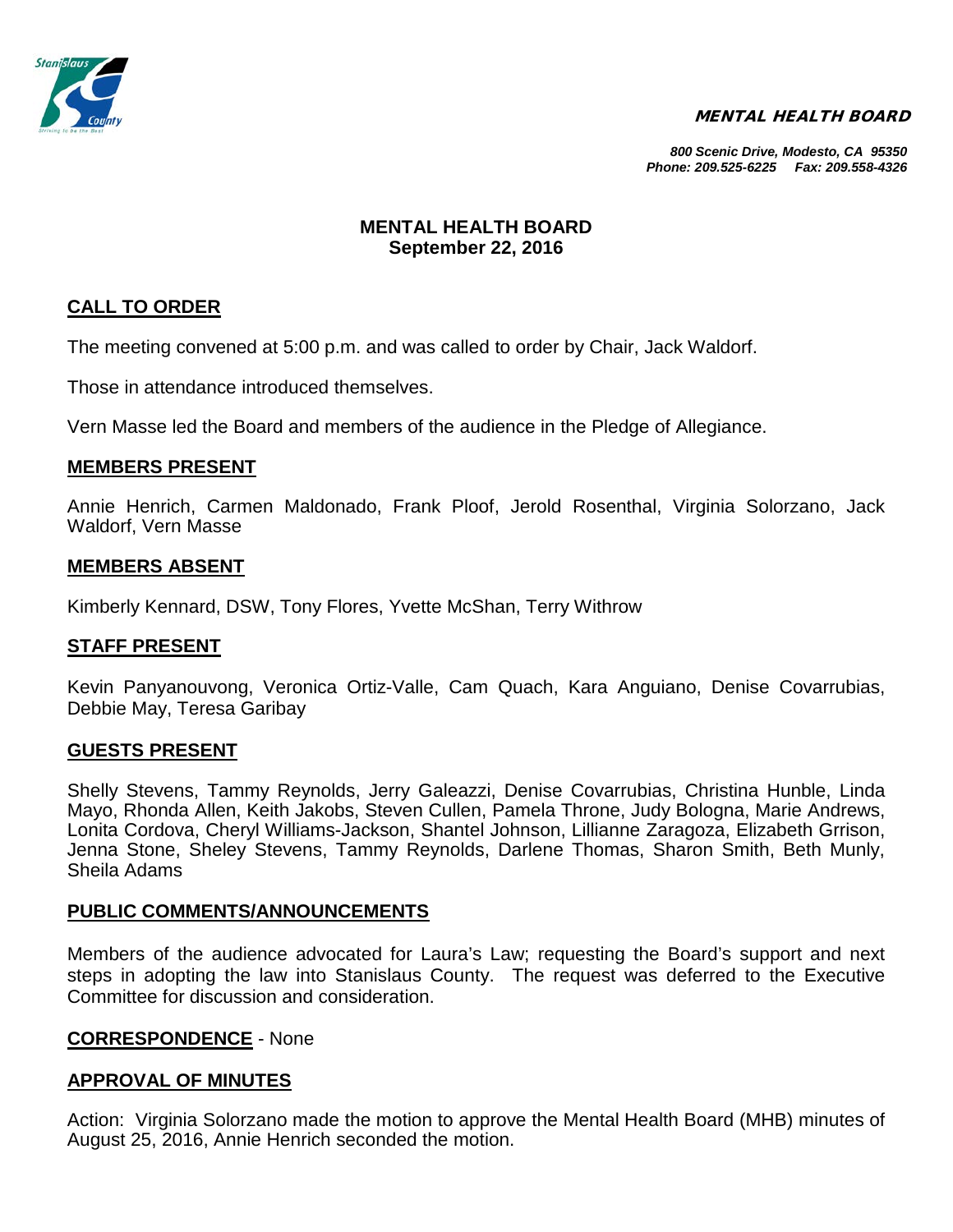## **CONSUMER REPORTS/COMMENTS** - None

## **FAMILY MEMBER REPORTS/COMMENTS**

Member of the audience shared that the Family-to-Family is a life changing class.

## **BOARD OF SUPERVISORS REPORT** - None

### **PRESENTATION – StanWORKs**

Dr. Gold, Program Coordinator, gave an overview presentation on the services provided by StanWORKs and ARCH Programs. The presentation focused on the following topics: A DAY IN THE LIFE - Survival and Stigma; ACCESS - History, Now, and Stigma; ENGAGEMENT - Trust & Community; OUTCOMES - Results Based Accountability.

## **SLATE OF OFFICERS NOMINATION COMMITTEE**

Jack Waldorf informed the Board that the slate of officers process begins this month to select the Chair and Vice-Chair for next year. Jack explained the process as follows: A nominating committee will be established this month. The nominating committee will make recommendations at the October meeting; the floor will be opened for further nominations. Election of officers will be presented at the November Joint Board Meeting. Jack asked for volunteers to serve on the committee. Virginia Solorzano and Frank Ploof volunteered to serve on the committee.

## **COMMITTEE REPORTS**

### Executive Committee

Jack Waldorf reported the following:

- Annual Report Update All committee reports have been submitted to Sr. Leaders for their review. Veronica mentioned the target date to present this to the Board of Supervisors is November 8, 2016. Jack will be presenting with Rick although all members are invited to attend.
- Merge Update Jack reported that the committee has reviewed all the bylaws and appropriate changes have been made with the exception of the committee structure. The committee will review and consider approving a committee structure suggested by Debra Buckles. The committee will also work on revising other documents such as the brochure and application.

### Adult/Older Adult System of Care Committee

Annie Henrich reported that she and Jerry Rosenthal visited Turning Point ISA last week. They met with staff, toured the facility, and interviewed two clients. It was a good site visit.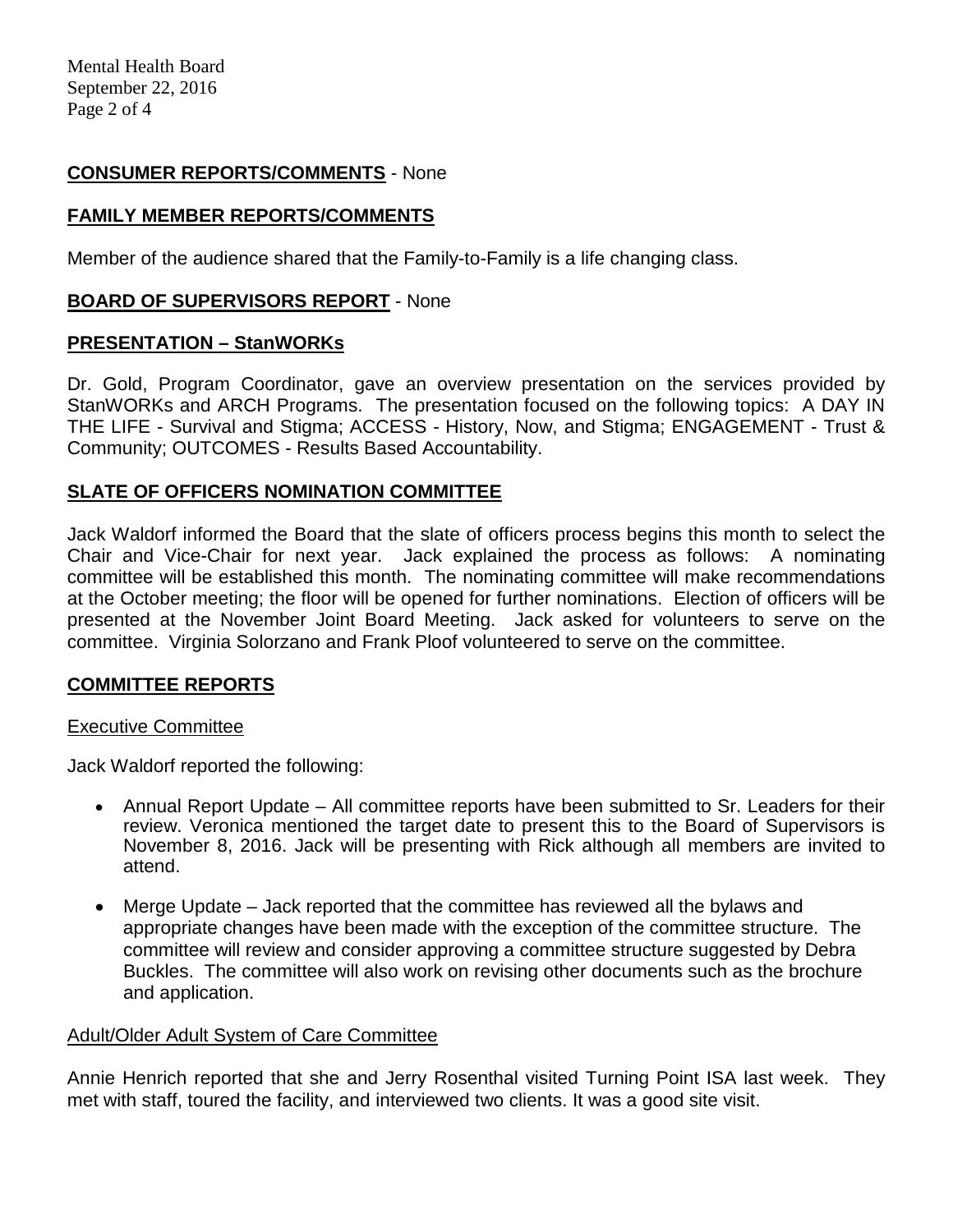Mental Health Board September 22, 2016 Page 3 of 4

### Managed Care Committee

Jack Waldorf reported that the committee met this month. Jack indicated that since the committee now meets every two months, they were able to compare two months of data from the PHF and DBHC. Jack stated that the Doctors Behavioral Health Center's Advisory Council Meeting did not meet this month.

### Children System of Care Committee

No report.

Administrative and Fiscal Management Committee

No report.

Impact Committee

Jack Waldorf reported the committee is planning to visit Sierra Vista.

### Criminal Justice Oversight/Forensic Committee

Vern Masse reported there are now 60 Veterans involved in treatment through the Veterans Treatment Court. Vern indicated the court is expanding from half days to full days and seems to be working quite well.

## **MHB/ABSAP LIAISON**

No report.

## **CULTURAL COMPETENCY, EQUITY AND SOCIAL JUSTICE COMMITTEE (CCESJC)**

Veronica Ortiz-Valle referenced the Cultural Competency Update Newsletter included in the packets. Veronica informed the Board she no longer co-chairs this committee. Veronica recommended that a Board member attend the meetings, representing the Board. Carmen Maldonado volunteered and Virginia Solorzano will support carmen. Carmen will be added as a new CCESJC member, other Board members will be added to the distribution list in order to receive meeting notifications as they may choose to attend. Veronica stated that Cherie Dockery is the sponsor of this committee, Co-chaired by Abraham Andres and Jorge Fernandez. Teresa indicated that a flyer on Diversity Week (Oct.  $3 - 7$ , 2016) was included in the packets.